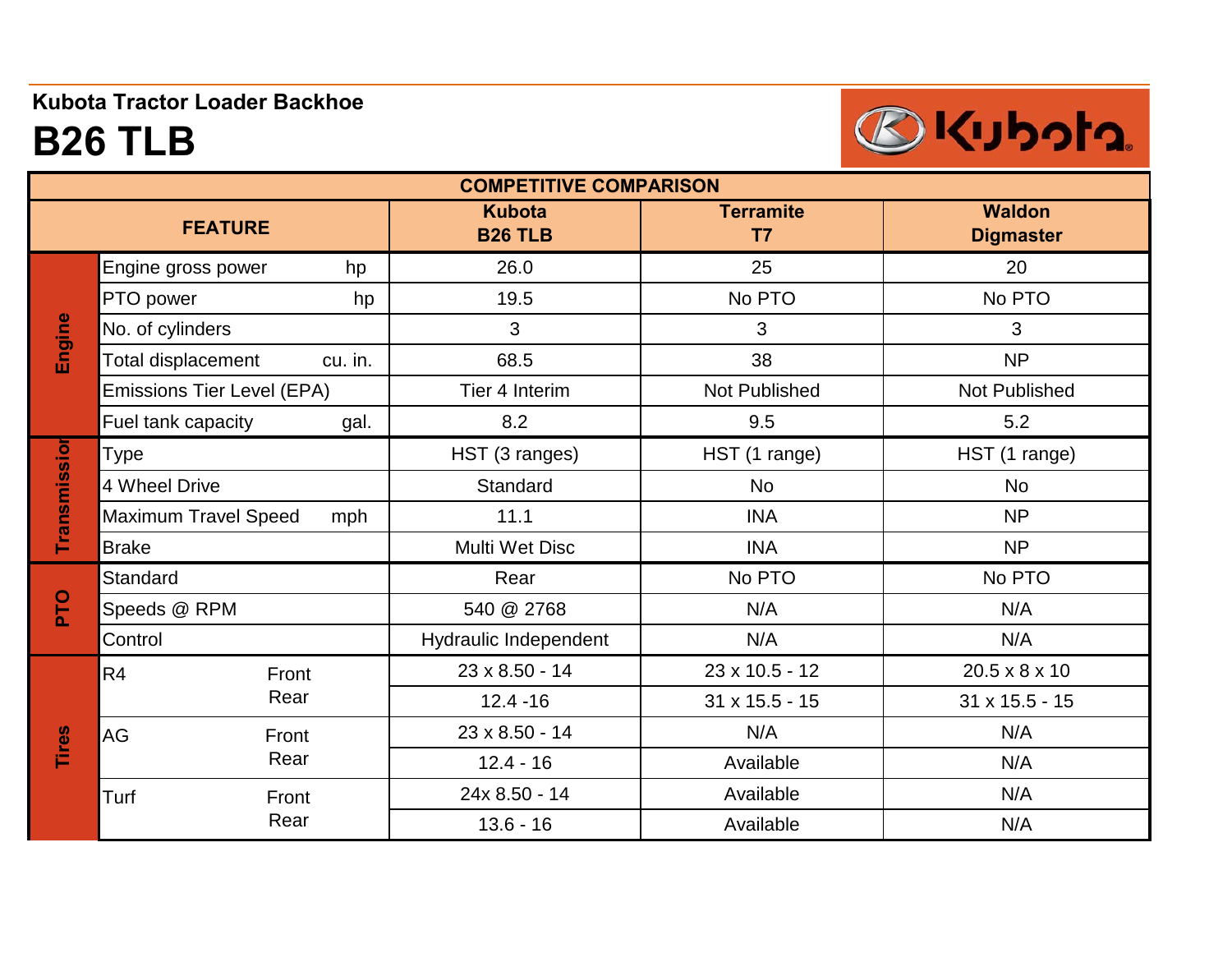#### **Kubota Tractor Loader Backhoe**

# **B26 TLB**



| <b>COMPETITIVE COMPARISON</b> |                                                        |                                 |                                    |                                   |  |  |
|-------------------------------|--------------------------------------------------------|---------------------------------|------------------------------------|-----------------------------------|--|--|
| <b>MODEL</b>                  |                                                        | <b>Kubota</b><br><b>B26 TLB</b> | <b>Terramite</b><br>T <sub>7</sub> | <b>Waldon</b><br><b>Digmaster</b> |  |  |
| <b>Hydraulic System</b>       | Pump capacity                                          | 11.1                            | 8                                  | 8.4                               |  |  |
|                               | 3-Point Hitch lift capacity @ 24"<br>behind lift point | 1676                            | No 3-Point Hitch                   | No 3-Point Hitch                  |  |  |
|                               | <b>Position Control</b>                                | Standard                        | N/A                                | N/A                               |  |  |
|                               | Power steering                                         | Hydrostatic                     | Hydrostatic                        | Hydrostatic                       |  |  |
| Loader                        | Loader Quick Coupler                                   | Standard                        | Option                             | N/A                               |  |  |
|                               | Loader Bucket Capacity<br>cu. ft.                      | 9.5                             | 9.0                                | 10.5                              |  |  |
|                               | <b>Auxiliary Hydraulic Flow</b><br>gpm                 | 6.9                             | <b>NP</b>                          | N/A                               |  |  |
|                               | Breakout Force, Pivot Pin<br>lbs.                      | 2343                            | 4400                               | 2200                              |  |  |
|                               | Lift Capacity, Pivot Pin<br>lbs.                       | 1301                            | 1700                               | 1500                              |  |  |
|                               | <b>Protected Hoses</b>                                 | Standard                        | N/A                                | N/A                               |  |  |
|                               | <b>Mechanical Spill Guard</b>                          | Standard                        | N/A                                | N/A                               |  |  |
|                               | Side Position Lever w/ Arm Rest                        | Standard                        | N/A                                | N/A                               |  |  |
| <b>Backhoe</b>                | <b>Quick Attach Backhoe</b>                            | Standard                        | <b>No</b>                          | <b>No</b>                         |  |  |
|                               | Maximim Digging Depth                                  | 8' 4"                           | 8' 8''                             | 8'0"                              |  |  |
|                               | <b>Bucket Breakout Force</b><br>lbs.                   | 4,210                           | 3100                               | 4100                              |  |  |
|                               | <b>Dipper Breakout Force</b><br>lbs.                   | 2,123                           | 2800                               | 2500                              |  |  |
|                               | <b>Auxiliary Hydraulic Flow</b><br>gpm                 | 6.9                             | N/A                                | N/A                               |  |  |
|                               | Arch Type Boom                                         | Standard                        | Standard                           | N/A                               |  |  |
|                               | <b>Bucket QC Option</b>                                | Available                       | Available                          | N/A                               |  |  |
|                               | <b>Thumb Option</b>                                    | Available                       | N/A                                | N/A                               |  |  |